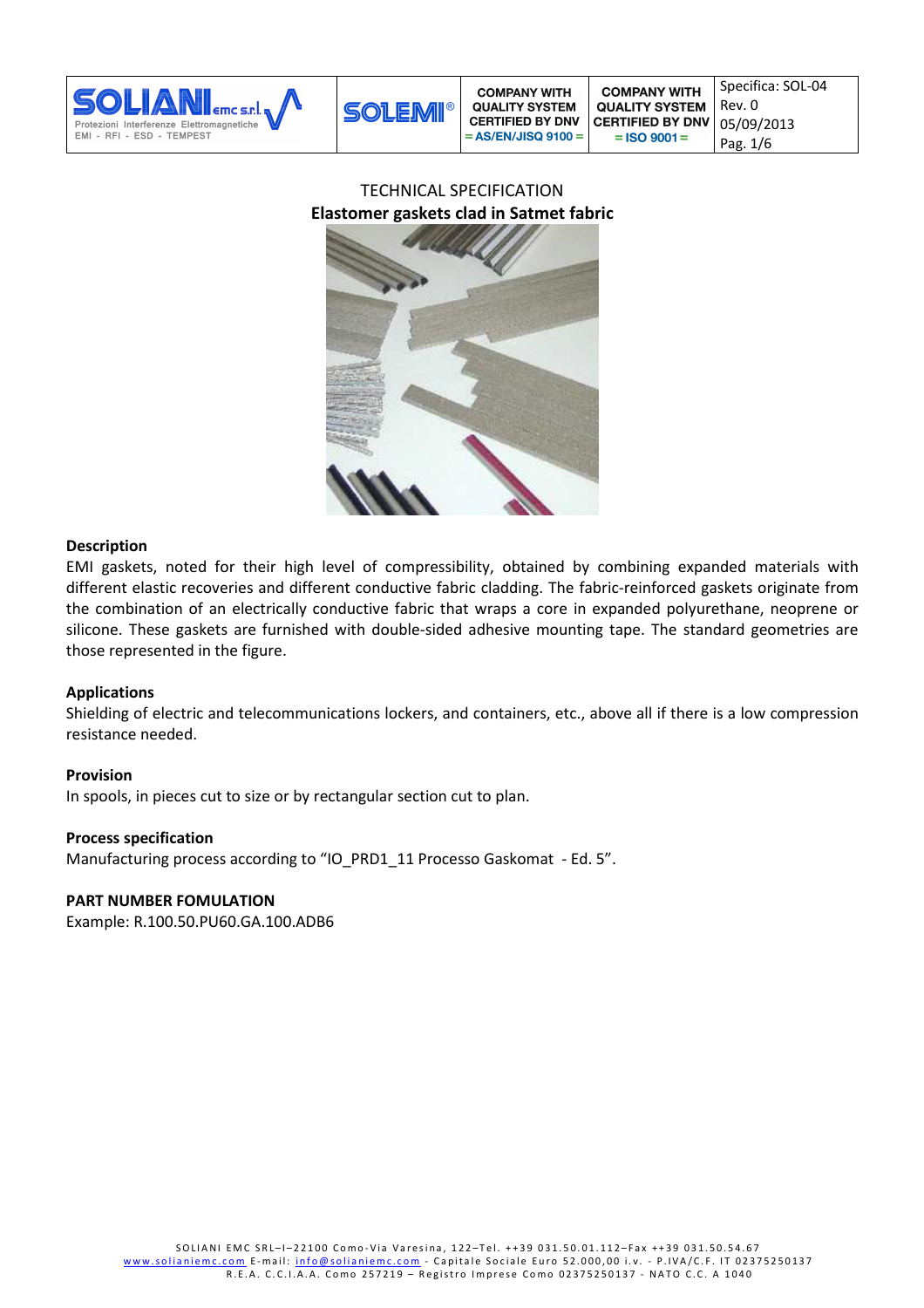| <b>SOLIANI</b><br>Protezioni Interferenze Elettromagnetiche<br>EMI - RFI - ESD - TEMPEST | <b>SOLEMI®</b> | <b>COMPANY WITH</b><br><b>QUALITY SYSTEM</b><br><b>CERTIFIED BY DNV</b><br>$= AS/EN/JISQ 9100 =$ | <b>COMPANY WITH</b><br><b>QUALITY SYSTEM</b><br><b>CERTIFIED BY DNV</b><br>$=$ ISO 9001 $=$ | Specifica: SOL-04<br>Rev. 0<br>05/09/2013<br>Pag. 2/6 |
|------------------------------------------------------------------------------------------|----------------|--------------------------------------------------------------------------------------------------|---------------------------------------------------------------------------------------------|-------------------------------------------------------|
|------------------------------------------------------------------------------------------|----------------|--------------------------------------------------------------------------------------------------|---------------------------------------------------------------------------------------------|-------------------------------------------------------|

### **1. Section Type**

**NOTE: Quotes in millimeters.** 



Tolerances of the product are defined according to "IO\_PRD1\_02 Parameters and Tolerances - Ed. 3".

# Ex: **R.100.50**.PU60.GA.100.ADB6

**For standard profiles see page 6. Other profiles available on request.**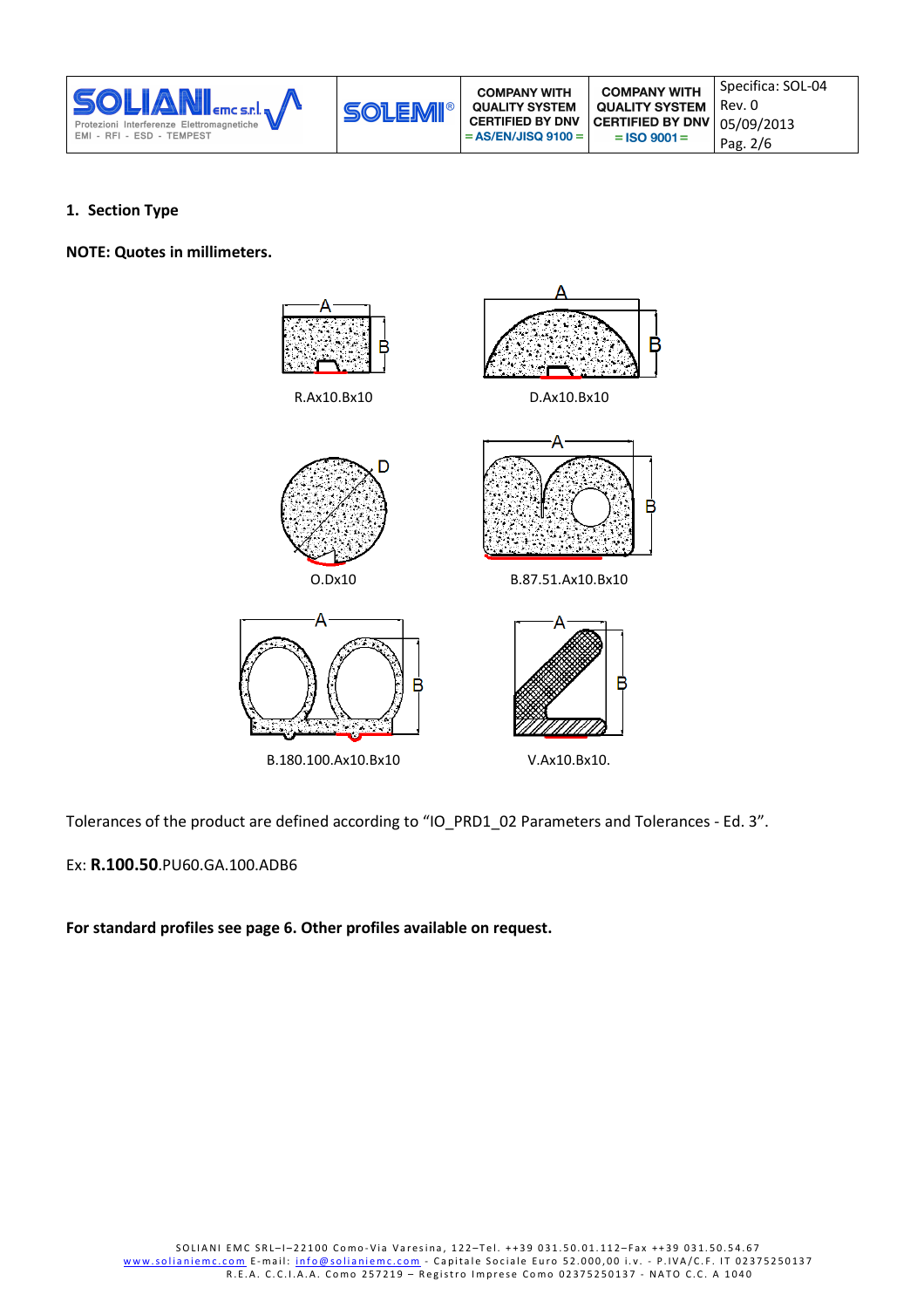| <b>SOLIANI</b> Eme s.e.l. A<br>Protezioni Interferenze Elettromagnetiche<br>EMI - RFI - ESD - TEMPEST | <b>SOLEMI®</b> | <b>COMPANY WITH</b><br><b>QUALITY SYSTEM</b><br>CERTIFIED BY DNV CERTIFIED BY DNV $\mid$ 05/09/2013<br>$= AS/EN/JISQ 9100 =$ | <b>COMPANY WITH</b><br><b>QUALITY SYSTEM</b>   Rev. 0<br>$=$ ISO 9001 $=$ | Specifica: SOL-04<br>Pag. 3/6 |
|-------------------------------------------------------------------------------------------------------|----------------|------------------------------------------------------------------------------------------------------------------------------|---------------------------------------------------------------------------|-------------------------------|
|-------------------------------------------------------------------------------------------------------|----------------|------------------------------------------------------------------------------------------------------------------------------|---------------------------------------------------------------------------|-------------------------------|

#### **2. Elastomer type**

| Material                                           | <b>EPDM</b><br>Sponge<br>EDPM-cr                      | Neoprene<br>Sponge<br>cr201                                     | Neoprene<br>Sponge<br>cr205                                     | Socaprene                                                        | Poyurethane<br>sponge type:<br><b>EUROBATEX</b> | Polyurethane<br>sponge:<br>D40                            | Polyurethane<br>sponge:<br><b>D60 UL94</b><br><b>HBF</b> | Polyurethane<br>sponge:<br>D90      | <b>EPDM</b> type:<br>SP-50-<br>EPM/TN | <b>EPDM</b> type:<br>SP-100-<br>EPM/TN | <b>EPDM</b> type:<br>SP-MICRO-<br>EPM/TN |
|----------------------------------------------------|-------------------------------------------------------|-----------------------------------------------------------------|-----------------------------------------------------------------|------------------------------------------------------------------|-------------------------------------------------|-----------------------------------------------------------|----------------------------------------------------------|-------------------------------------|---------------------------------------|----------------------------------------|------------------------------------------|
| <b>Code</b>                                        | EPDM341                                               | N201                                                            | N205                                                            | CIG <sub>3</sub>                                                 | EBX                                             | <b>PU40</b>                                               | <b>PU60</b>                                              | <b>PU90</b>                         | <b>SP50</b>                           | SP100                                  | SPMICRO                                  |
| <b>Color</b>                                       | <b>Black</b>                                          | <b>Black</b>                                                    | <b>Black</b>                                                    | Gray                                                             | <b>Black</b>                                    | White                                                     | Dark gray                                                | Dark gray                           | Black                                 | Black                                  | <b>Black</b>                             |
| <b>Density</b>                                     | 110-150<br>kg/m3                                      | 130-170<br>kg/m3                                                | 210-300<br>kg/m3                                                | 170-220<br>kg/m3                                                 | 60 kg/m3                                        | 40 kg/m3                                                  | 60-65 kg/m3                                              | 70-95 kg/m3                         | $0,430 +/-$<br>$0,050$ g/cm3          | $0,400+/-$<br>$0,050$ g/cm3            | $0,600 +/-$<br>$0,080$ g/cm3             |
| <b>Hardness</b>                                    | 20-40 SH 00                                           | 38-55 SH 00                                                     | 45-65 SH 00                                                     | 38-55 SH 00                                                      |                                                 |                                                           |                                                          | $\prime$                            |                                       | $\prime$                               |                                          |
| <b>Compression</b><br><b>Resistance</b>            | 14/35 KPa<br>(25% 22 h<br>Room T.)                    | 35/63 kPa<br>(25% 22 h<br>Room T.)                              | 63/91 kPa<br>(25% 22 h<br>Room T.)                              | 35/63 kPa<br>(25% 22 h<br>Room T.)                               | N.D.                                            | N.D.                                                      | 6,0 kPa (40%)                                            | 2,0 kPa<br>(50%)                    | 0,120 MPa<br>(25% 22 h<br>Room T.)    | 0,10 MPa<br>(25% 22 h<br>Room T.)      | 0,250 MPa<br>(25% 22 h<br>Room T.)       |
| <b>Water</b><br><b>Absorbance</b><br>(ASTM D 1056) | 3%                                                    | 0,70%                                                           | 0,60%                                                           | 0,90%                                                            | N.D.                                            | N.D.                                                      | N.D.                                                     | N.D.                                | N.D.                                  | N.D.                                   | N.D.                                     |
| <b>Breaking</b><br>lengthness (DIN<br>53571)       | 190%                                                  | 129%                                                            | 156%                                                            | 236%                                                             | N.D.                                            | 200%                                                      | 260%                                                     | 150%                                | N.D.                                  | N.D.                                   | N.D.                                     |
| <b>Breaking</b><br>resistance (DIN<br>53571)       | 500 kPa                                               | 810 kPa                                                         | 1001 kPa                                                        | 756 kPa                                                          | $\prime$                                        | 130 kPa                                                   | 160 kPa                                                  | 250 kPa                             | N.D.                                  | N.D.                                   | N.D.                                     |
| <b>Flame resistance</b>                            |                                                       | 94 HB                                                           | 94 HB                                                           | 94 V0 >4mm<br>(UL94)                                             | <b>UL94 V0</b>                                  | UL94 HF1-<br>MVSS302 SE                                   | UL94 HBF                                                 | $\overline{1}$                      |                                       |                                        | $\prime$                                 |
| <b>Using</b><br>temperature<br>(in continue)       | From $-50$<br>to 100°C<br>up to 110°C<br>intermitting | From $-40$<br>to $+85^{\circ}$ C<br>up to 100°C<br>intermitting | From $-40$<br>to $+85^{\circ}$ C<br>up to 100°C<br>intermitting | From $-40$<br>to $+85^{\circ}$ C<br>up to 100 °C<br>intermitting | From -45<br>$to + 120^{\circ}C$                 | From $-40$<br>to $+80 °C$<br>up to 120 °C<br>intermitting | $From -40$<br>to + 120 $^{\circ}$ C                      | $From -40$<br>to + 120 $^{\circ}$ C | From $-35$<br>to +110°C               | $From -35$<br>to + $110 °C$            | $From -35$<br>to + 110 $\degree$ C       |

Ex: R.100.50.**PU60**.GA.100.ADB6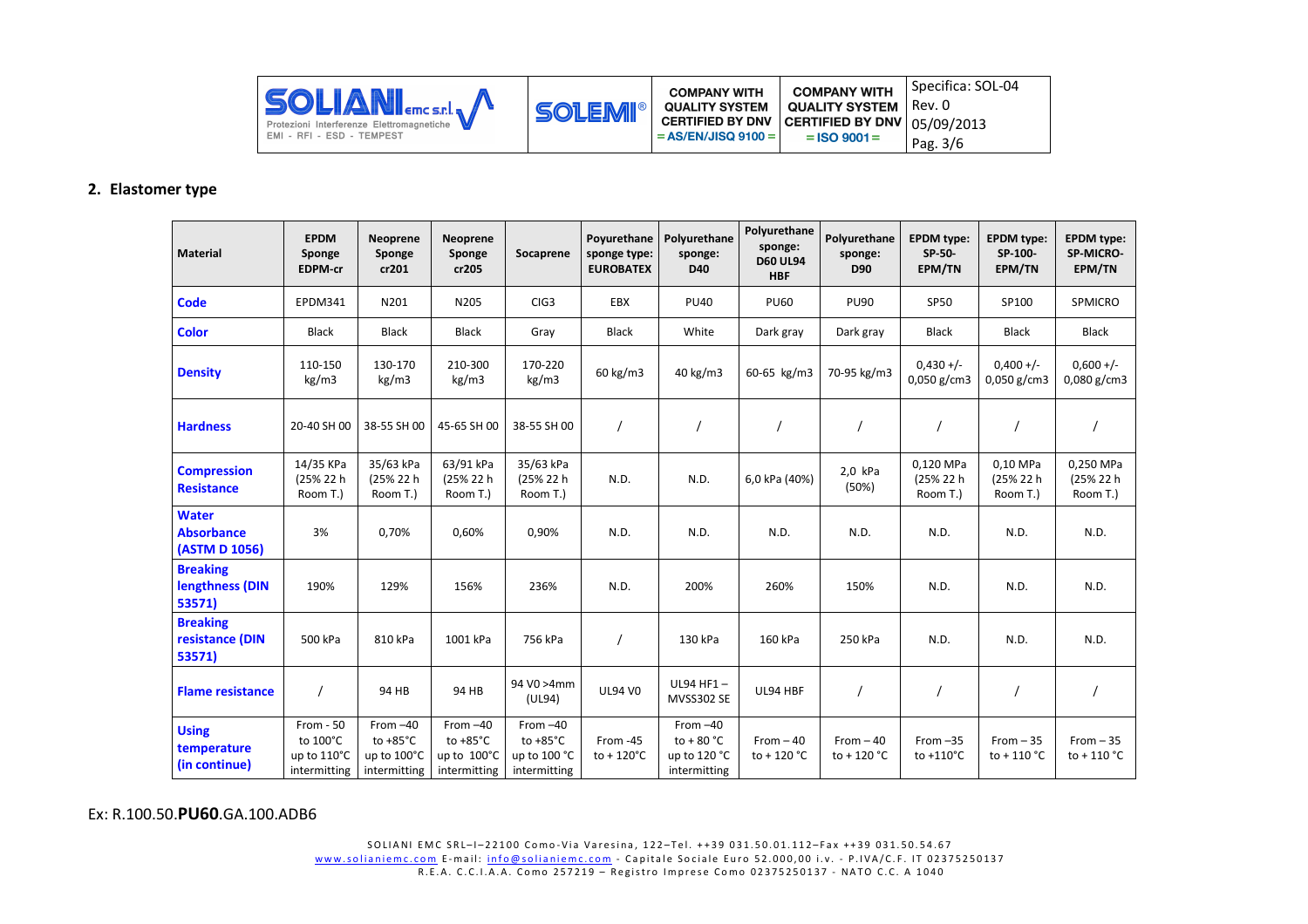

# **3. Fabric Type**

| Fabric type                        | <b>STATIC CLEAN</b> |                  | <b>GALILEO</b>      | <b>ARMOR</b>        | <b>TESLA</b>     |
|------------------------------------|---------------------|------------------|---------------------|---------------------|------------------|
| Code                               | <b>SC</b>           |                  | GA                  | <b>AR</b>           | <b>TS</b>        |
| Base material                      |                     | Polyester fabric | Polyester fabric    | Ni Cu mounted on FR | Polyester fabric |
| Coating                            |                     | 100% Nickel      | 100% Nickel         | Nickel -Copper      | Nickel - Copper  |
| (Test Report)                      |                     | (RP6900)         | (RP3405)            |                     |                  |
| N° layers                          | 1 layer             | 2 layer          | 1 Layer             | 1 Layer             | 1 Layer          |
|                                    |                     |                  | Magnetic field (dB) |                     |                  |
| 3 MHz                              | 15                  | 25               | 13                  |                     |                  |
| 10 MHz                             | 20                  | 38               | 23                  |                     |                  |
| 20 MHz                             | 30                  | 45               | 28                  |                     |                  |
| 30 MHz                             | 40                  | 56               | 31                  |                     |                  |
|                                    |                     |                  | Electric field (dB) |                     |                  |
| 2 MHz                              | 105                 | 106              | 90                  |                     |                  |
| 10 MHz                             | 65                  | 74               | 65                  |                     |                  |
| 20 MHz                             | 62                  | 73               | 59                  | 77                  | 65               |
| 30 MHz                             | 65                  | 76               | 78                  | 83                  | 70               |
| Electric field and plane wave (dB) |                     |                  |                     |                     |                  |
| <b>200 MHz</b>                     | 55                  | 76               | 50                  | 113                 | 70               |
| 400 MHz                            | 65                  | 87               | 68                  | 105                 | 70               |
| 500 MHz                            | 60                  | 79               | 58                  | 106                 | 70               |
| 600 MHz                            | 62                  | 83               | 60                  | 107                 | 75               |
| 700 MHz                            | 60                  | 81               | 53                  | 104                 | 75               |
| 800 MHz                            | 70                  | 94               | 62                  | 108                 | 75               |
| 900 MHz                            | 60                  | 77               | 60                  | 107                 | 75               |
|                                    |                     |                  | Plane Wave (dB)     |                     |                  |
| 1 GHz                              | 60                  | 81               | 58                  | 110                 | 75               |
| 3 GHz                              | 62                  | 89               | 56                  | 100                 | 80               |
| 5 GHz                              | 63                  | 90               | 48                  | 100                 |                  |
| 10 GHz                             | 53                  | 88               | 60                  | 94                  |                  |
| 15 GHz                             | 53                  | 91               | 56                  | 78                  |                  |
| 18 GHz                             | 55                  | 105              | 45                  |                     |                  |

Ex: R.100.50.PU60.**GA**.100.ADB6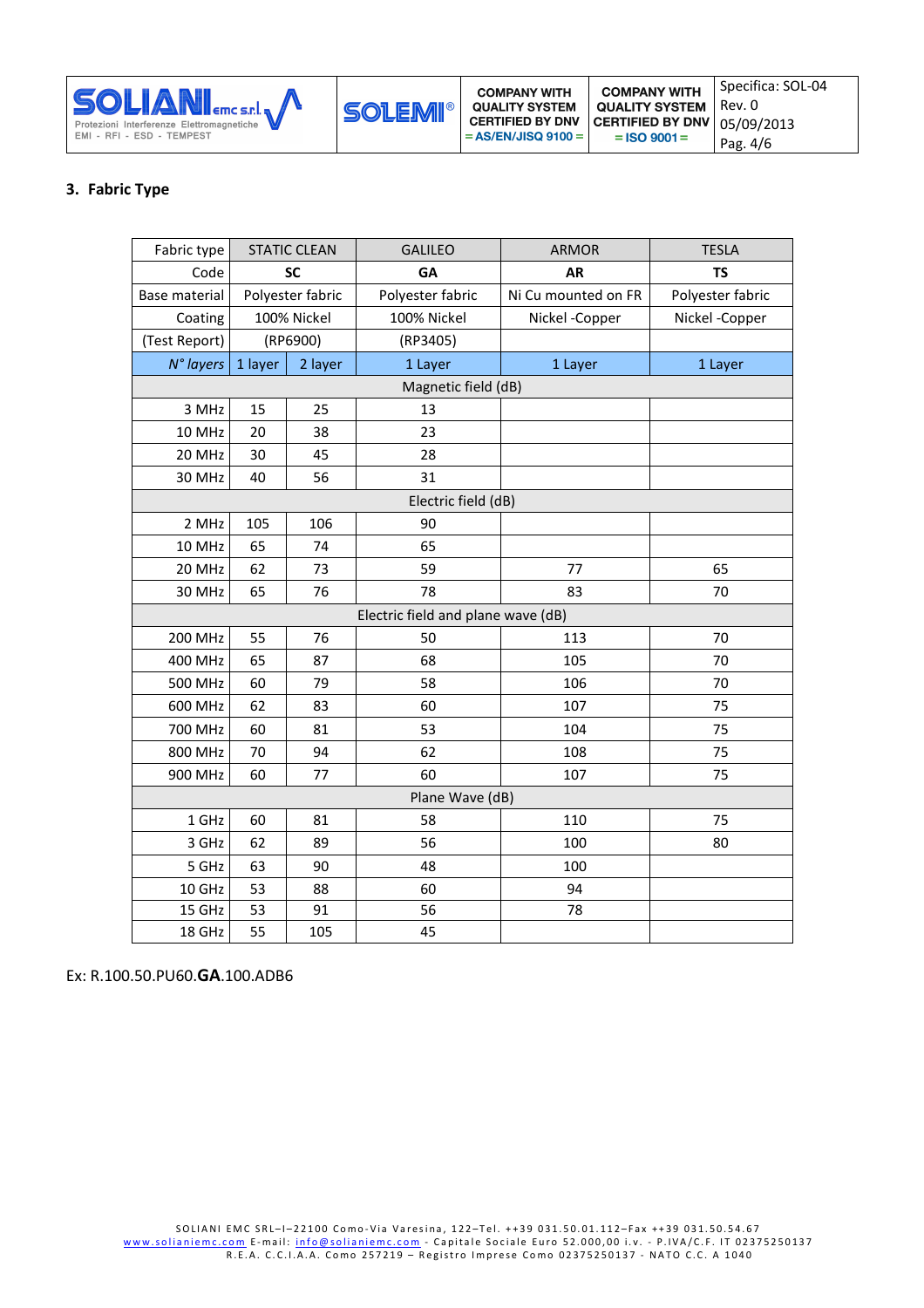

#### **4. Biadhesive tape**

| <b>Material</b>  | Code       | <b>Adhesive</b>    | Temperature range                              |
|------------------|------------|--------------------|------------------------------------------------|
| 3M Y-9485        | AD3M       | Long aging acrylic | Up to 149° C (Continuos) 204° C (short period) |
| <b>MP 2395PW</b> | <b>ADP</b> | Modified acrylic   | $-40/+120^{\circ}$ C                           |
| TESA 4914        | ADB        | Modified acrylic   | Up to $200^\circ$ C                            |

Ex: R.100.50.PU60.GA.100.ADB6

#### **5. Side with adhesive**

Last three numbers, if present, indicate the sides with the adhesive. Possible without adhesive.

Ex: R.100.50.PU60.GA.**100.**ADB6

#### **6. Biadhesive width**

| <b>Number</b>    | Code |
|------------------|------|
| $2.5 \text{ mm}$ | 2.5  |
| 3 mm             | ς    |
| 4 mm             |      |
| 6 mm             | հ    |
| 9 <sub>mm</sub>  |      |

Ex: R.100.50.PU60.GA.100.ADB**6**